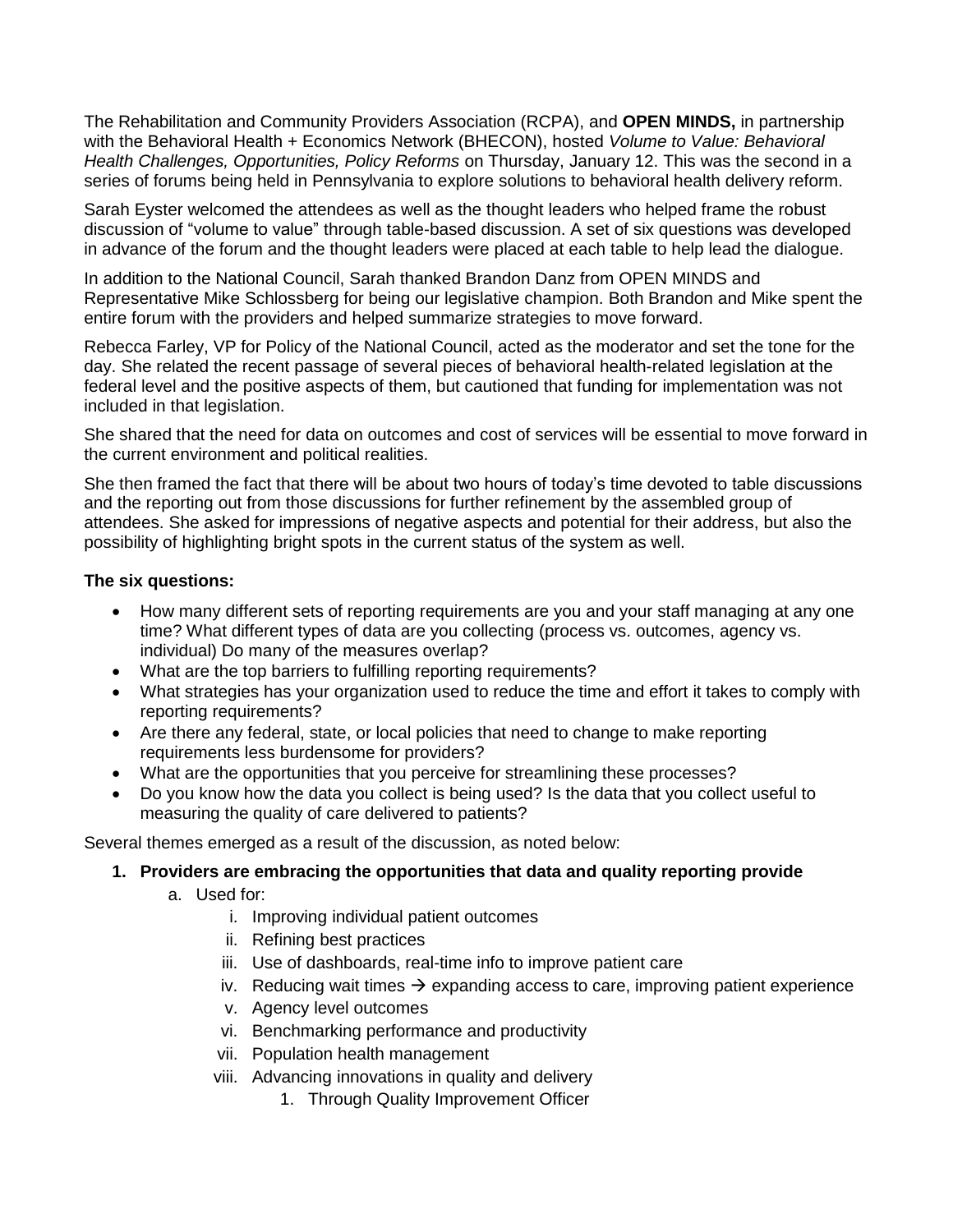- 2. Pay for performance
- b. Recognition of the role that data & quality reporting play…
- c. …and excitement about the opportunities they provide for reaching the triple aim:
	- i. Improving population outcomes
	- ii. Improving patient experience of care
	- iii. Reducing costs
- **2. Frank acknowledgment that there are many barriers preventing us from fully realizing this vision**
	- a. Volume of reporting requirements
		- i. Fed, state, county
		- ii. MCO, BHMCO, Medicare, commercial
		- iii. Accreditation
		- iv. EBP/programmatic
		- v. Audits
		- vi. Funder-specific
		- vii. Agencies could be reporting strikingly similar info to 20 different entities in 20 different ways – is redundant, from provider perspective is inefficient
	- b. Disparities in what data is collected and how
		- i. Different definitions of outcomes or reporting metrics
			- 1. Use hospitalization example
			- 2. Differences in service units
		- ii. Different modes of reporting
			- 1. Some is electronic
			- 2. Some must be sent on paper and snail mailed or faxed
			- 3. Entities won't accept each other's forms, different forms must be filled out with the same data
			- 4. Again, contributes to inefficiency
	- c. Technology is a barrier
		- i. Not all providers have adopted comprehensive EHRs
		- ii. Lack of interfacing between provider data collection systems and the systems of the agencies requesting the reporting
		- iii. Some entities still require data to be reported manually, on paper, even faxed must then be entered into electronic systems and this paves the way for human error
		- iv. Technology barriers run both ways at state or county level provide data is often aggregated with claims/billing data, data from other providers, etc.  $\rightarrow$  how is info being reported back to provider agencies and is it in a way that they can use it?
	- d. Information sharing
		- i. Can be difficult to get access to info on physical health outcomes
		- ii. Or services provided in other sectors like addiction system
		- iii. Or even their own data that they report
		- iv. Sometimes by the time the data comes back it's 3 yrs old and no longer useful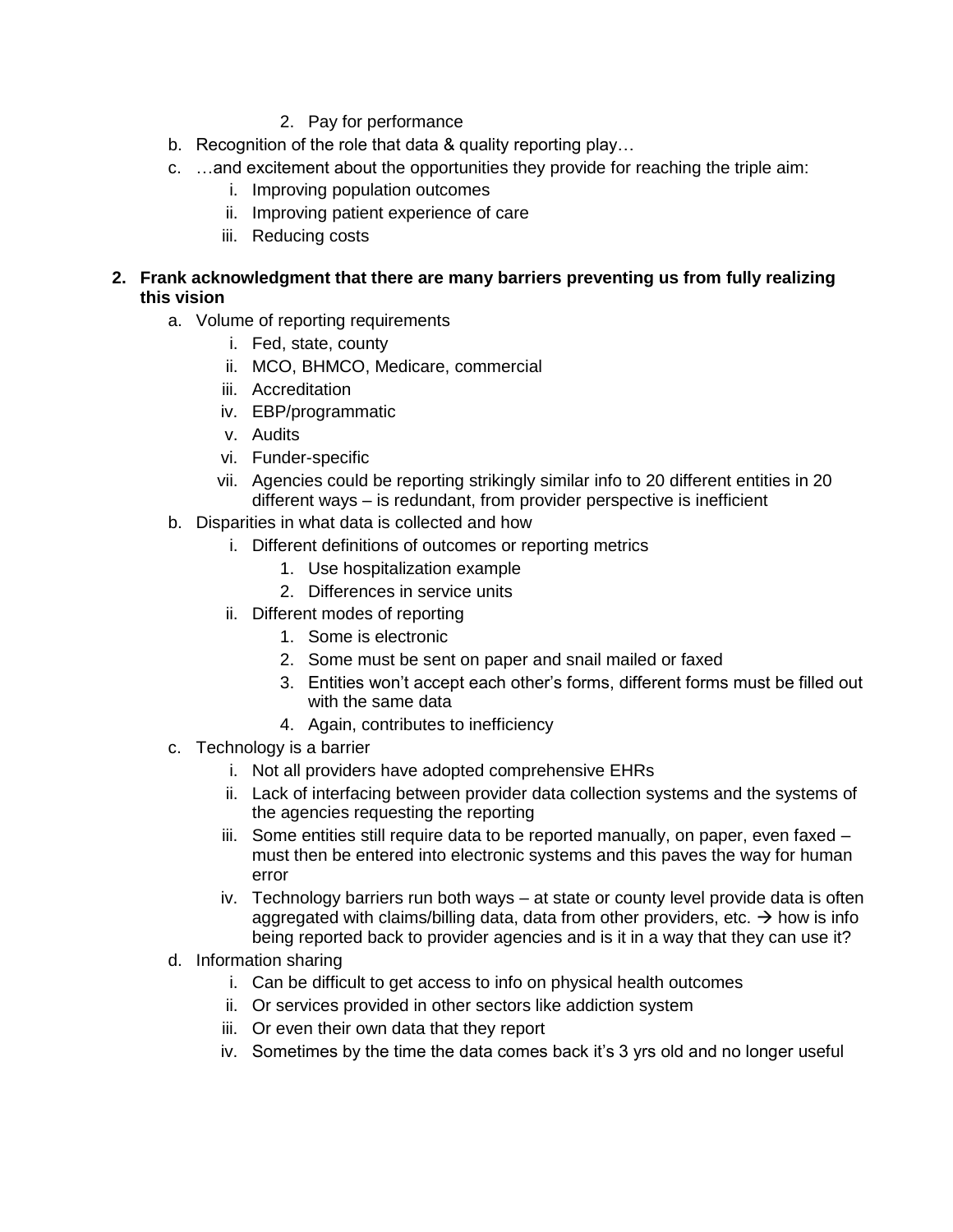- v. HIPAA and 42 CFR part 2 often cited as barriers but it's not clear if the regs literally require this degree of info withholding or if states/entities are interpreting them too broadly
- e. The nature of the reporting measures what do they really tell us and are those measures meaningful?
	- i. Lack of outcome indicators in BH space similar to physical health (where they can measure blood sugar levels, cholesterol, etc.)
	- ii. We assume that some of the process measures we track are linked to outcomes or experience of care…
		- 1. e.g., wait time to access care, contact between providers post-discharge
	- iii. But it's not always the case.
		- 1. As a field and as regulators, need to examine how meaningful some of these requirements are to real people – on a population level, we can't necessarily tell you how many patients' treatment plans are working, but we can tell you how many millions of treatment plans have been signed by a physician!
- f. Time is a huge issue
	- i. Every quarter hour spent completing documentation is 15 minutes that was not spent with a client
		- 1. Problematic in terms of expanding capacity to meet unmet need…
		- 2. But also in terms of reimbursement. Clinicians can't be reimbursed for time spent on documentation or reporting, and the bottom line suffers
	- ii. Also an issue with efficient use of staff clinics need to be able to make decisions about how to most effectively utilize their highly skilled staff
		- 1. But reporting requirements prevent them from fully leveraging those staff members' time

## **3. Opportunities & policy solutions related to each identified barrier**

- a. Volume of requirements
	- i. Providers expressed desire to see agencies streamline requirements
	- ii. Expand what is useful, eliminate needless measures
- b. Disparities in reporting requirements
	- i. Utilize standardized reporting forms so providers can use the same form to report the same data
	- ii. Align definitions so that providers don't have to track 5 different ways of reporting on whether a client experienced a hospitalization
- c. Technology
	- i. Providers need support for adopting state of the art EHRs and data reporting/collecting systems
	- ii. Need to improve technology for better interfacing with providers' electronic systems so that data is not reported or returned manually
	- iii. Improved technology systems can enable innovations like use of real-time dashboards or whole health management
- d. Information sharing
	- i. Request for clarity on what federal/state regs really required (e.g. HIPAA, 42 CFR, etc.)  $\rightarrow$  sometimes they are told regulations prohibit something when they see these same things being done in other states